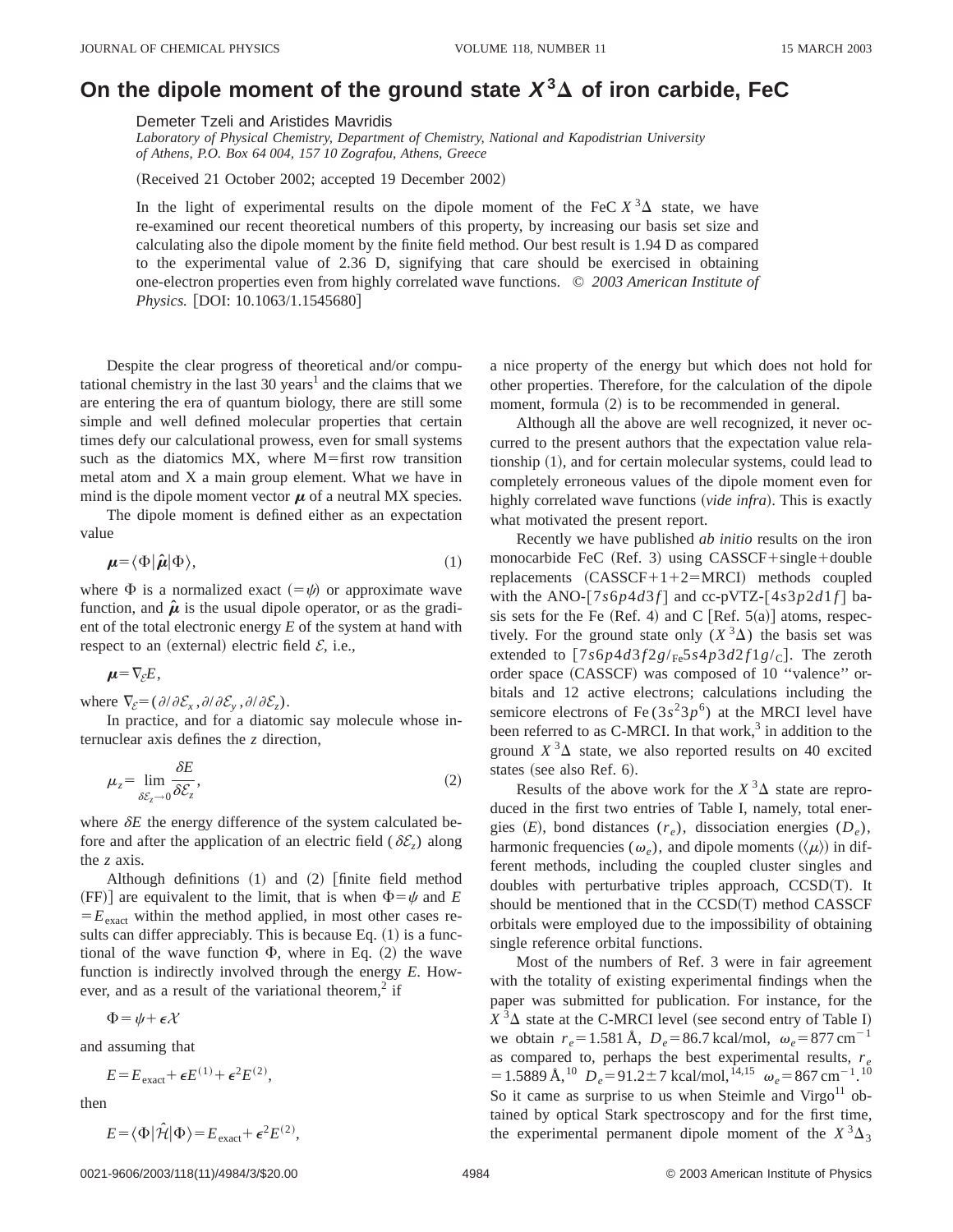TABLE I. Absolute energies *E* (hartree), bond lengths  $r_e$  (Å), binding energies  $D_e$  (kcal/mol), harmonic frequencies  $\omega_e$  (cm<sup>-1</sup>), dipole moments  $\mu$  (Debye), at CASSCF, MRCI,<sup>a</sup> MRCI+Q,<sup>b</sup> and CCSD(T) level of the ground state  $X$ <sup>3</sup> $\Delta$  of the FeC molecule. Experimental and other theoretical results are also included.

| Methods                  | $-E^c$   | $r_{e}$                | $D_e$                                                                                                  | $\omega_e$                   | $\langle \mu \rangle$ | $\mu_{\text{FF}} = \delta E/\delta \mathcal{E}$ |
|--------------------------|----------|------------------------|--------------------------------------------------------------------------------------------------------|------------------------------|-----------------------|-------------------------------------------------|
|                          |          |                        | ANO-Bauschlicher-g + cc-pVTZ: $\rightarrow$ [7s6p4d3f] <sub>Fe</sub> /[4s3p2d1f]/ <sub>C</sub>         |                              |                       |                                                 |
| CASSCF                   | 0.23382  | 1.640                  | $53.7(53.7^p)$                                                                                         | 622.7                        | 1.48                  | 1.48                                            |
| <b>MRCI</b>              | 0.528 03 | 1.605                  | 79.6(78.7 <sup>p</sup> )                                                                               | 810.1                        | 1.34                  | 1.90                                            |
| $MRCI+Q$                 | 0.5540   | 1.609                  | 80.4(79.5 <sup>p</sup> )                                                                               |                              |                       | 2.01                                            |
| CCSD(T)                  | 0.551 68 | 1.583                  | 76.1                                                                                                   | 892                          |                       | 2.09                                            |
| $C-MRCId$                | 0.813 66 | 1.596                  | 81.3                                                                                                   | 834                          | 1.28                  | 1.88                                            |
| $C-MRCI+Qd$              | 0.8707   | 1.598                  | 84.2                                                                                                   |                              |                       | 2.04                                            |
| $C-CCSD(T)d$             | 0.88108  | 1.569                  | 76.7                                                                                                   | 958                          |                       | 2.17                                            |
|                          |          |                        | ANO-Bauschlicher+cc-pVQZ: $\rightarrow$ [7s6p4d3f2g] <sub>Fe</sub> /[5s4p3d2f1g]/ <sub>C</sub>         |                              |                       |                                                 |
| CASSCF                   | 0.236 38 | 1.635                  | 54.2(54.2 <sup>p</sup> )                                                                               | 631.4                        | 1.49                  | 1.49                                            |
| <b>MRCI</b>              | 0.549 54 | 1.593                  | $83.5(83.1^p)$                                                                                         | 840.8                        | 1.34                  | 1.90                                            |
| $MRCI+Q$                 | 0.5771   | 1.596                  | 84.7(84.2 <sup>p</sup> )                                                                               |                              |                       | 2.01                                            |
| CCSD(T)                  | 0.57675  | 1.572                  | 80.8                                                                                                   | 908                          |                       | 2.14                                            |
| $C-MRCId$                | 0.88141  | 1.581                  | 86.7                                                                                                   | 877                          | 1.25                  | 1.87                                            |
| $C-MRCI+Qd$              | 0.9450   | 1.582                  | 90.5                                                                                                   |                              |                       | 2.04                                            |
| $C-CCSD(T)d$             | 0.959 42 | 1.558                  | 83.1                                                                                                   | 977                          |                       | 2.19                                            |
|                          |          |                        | ANO-Bauschlicher+aug-cc-pVQZ: $\rightarrow$ [7s6p4d3f2g] <sub>Fe</sub> /[6s5p4d3f2g]/ <sub>C</sub>     |                              |                       |                                                 |
| CASSCF                   | 0.236 56 | 1.636                  | 53.6                                                                                                   | 632.5                        | 1.49                  | 1.49                                            |
| <b>MRCI</b>              | 0.550 69 | 1.593                  | 83.8                                                                                                   | 841.5                        | 1.34                  | 1.95                                            |
| $MRCI+Q$                 | 0.5784   | 1.596                  | 85.2                                                                                                   |                              |                       | 2.08                                            |
|                          |          |                        |                                                                                                        |                              |                       |                                                 |
|                          |          |                        | ANO-Bauschlicher+h+aug-cc-pVQZ: $\rightarrow$ [7s6p4d3f2g1h] <sub>Fe</sub> /[6s5p4d3f2g]/ <sub>C</sub> |                              |                       |                                                 |
| CASSCF                   | 0.236 59 | 1.636                  | 53.6                                                                                                   | 632.9                        | 1.49                  | 1.49                                            |
| <b>MRCI</b>              | 0.552 61 | 1.592                  | 84.4                                                                                                   | 845.9                        | 1.33                  | 1.94                                            |
| $MRCI+Q$                 | 0.5804   | 1.595                  | 85.8                                                                                                   |                              |                       | 2.08                                            |
| $C-MRCId$                | 0.889 27 | 1.578                  | 89.5                                                                                                   | 880                          | 1.23                  | 1.88                                            |
| $C-MRCI+Qd$              | 0.9536   | 1.579                  | 93.8                                                                                                   |                              |                       | 2.07                                            |
|                          |          |                        | Previous work                                                                                          |                              |                       |                                                 |
| MP4/SCF <sup>e</sup>     |          | 1.92                   | 95.5                                                                                                   |                              |                       |                                                 |
| DFT/LDA <sup>e</sup>     |          | 1.54                   | 143.2                                                                                                  |                              |                       |                                                 |
| DFT/NL <sup>e</sup>      |          | 1.57                   | 107.0                                                                                                  |                              |                       |                                                 |
| DFT/LDA <sup>f</sup>     |          | 1.565                  | 155.6                                                                                                  |                              |                       |                                                 |
| MRCI <sup>g</sup>        |          | 1.589                  | 66.4                                                                                                   | 848                          | 1.855                 |                                                 |
| $MRCI + rel^{g,h}$       |          | 1.585                  | 64.3                                                                                                   | 859                          |                       |                                                 |
| <b>MRCI</b> <sup>1</sup> | 0.5512   | 1.5922                 |                                                                                                        |                              | 1.30                  | 1.93                                            |
| $MRCI+Q^i$               | 0.5789   | 1.5931                 | 83.1                                                                                                   | 866.0                        |                       | 2.07                                            |
| $MRCI+Q+reli,h,j$        |          | 1.5907                 | 82.4                                                                                                   | 871.5                        |                       |                                                 |
| $MRCI+Q+reli,h,k$        | 9.5029   | 1.5912                 | 81.4                                                                                                   | 868.8                        |                       | 2.24                                            |
| ACPF <sup>i</sup>        | 0.5783   | 1.5959                 |                                                                                                        |                              |                       | 2.06                                            |
| $ACPF + rel^{i,h,k}$     | 9.3698   | 1.5944                 | 83.0                                                                                                   |                              |                       | 2.22                                            |
| Expt                     |          | $1.596^n$              | $91.2 \pm 7^{q,r}$                                                                                     | $862.9 \pm 6.2$ <sup>t</sup> |                       |                                                 |
| Expt                     |          | $1.59621$ <sup>o</sup> | $81.7 \pm 4.6$ <sup>s</sup>                                                                            | $\sim$ 804 <sup>u</sup>      |                       |                                                 |
| $Expt^k$                 |          | 1.591 <sup>n</sup>     |                                                                                                        | $866.6 \pm 8.2$ <sup>t</sup> |                       |                                                 |
| Expt <sup>k</sup>        |          | 1.592 39 <sup>°</sup>  |                                                                                                        |                              |                       |                                                 |
| $Expt^{l,j}$             |          | 1.588 845 6            |                                                                                                        | 867.32                       |                       |                                                 |
| $Expt^{l,j}$             |          |                        |                                                                                                        |                              |                       |                                                 |
| Expt <sup>m</sup>        |          | 1.588 941 4            |                                                                                                        | 866.919                      |                       | 2.36(3)                                         |
|                          |          |                        |                                                                                                        |                              |                       |                                                 |

<sup>a</sup>Internally contracted MRCI.

- A internally contracted MRCI.<br>
<sup>b</sup>+Q refers to the multireference Davidson correction. many many many medicines in the multireference Davidson correction.<br>
<sup>c</sup> -1300+E.
- 
- ${}^{\circ}$ –1300+E.<br>
<sup>d</sup>Core 3*s*<sup>2</sup>3*p*<sup>6</sup> of the Fe atom included at the MRCI level.  ${}^{\circ}$  <sup>o</sup>Reference 13, *r*<sub>0</sub> .<br>
<sup>P</sup>P of arenog 7, no specification of the state is a state of the state is a state is a state is a stat <sup>d</sup>Core  $3s^23p^6$  of the Fe atom included at the MRCI level.<br>
<sup>e</sup>Reference 13,  $r_0$ .<br>
<sup>e</sup>Reference 7, no specification of the state.<br>
<sup>F</sup>Reference 8, it is only reported that the ground state is a triplet.<br>
<sup>9</sup>Reference
- 

Pe values corrected for BSSE.<br>
Freference 8, it is only reported that the ground state is a triplet.<br> **EXPERIENCE OF A SECULAR CONDITION** SERVIT Service is a triplet.<br> **EXPERIENCE OF A SECULAR CONDITION** SERVIT The D valu

 ${}^{g}$ Reference 9, MRCI/[8*s*6*p*3*d*1*f*/<sub>Fe</sub>4*s*3*p*1*d*/<sub>C</sub>].

<sup>h</sup>Scalar relativistic corrections included.

- <sup>i</sup>Reference 6, MRCI+Q/[8*s*7*p*5*d*3*f*2*g*/<sub>Fe</sub> aug-cc-pVQZ/<sub>C</sub>].  $X^3$  $\Delta_3$ .
- $X^3\Delta_3$ .  $K^3 \Delta_2$ .

<sup>r</sup>The  $D_e$  value has been extracted using the  $D_0(\text{FeC}^+)$  value of Ref. 15. <sup>s</sup>The  $D_e$  value has been extracted using the  $D_0(FeC^+)$  value of Ref. 16. Reference 17.

<sup>u</sup>Reference 12,  $\Delta G_{1/2}$  value.

state of FeC,  $\mu$ =2.36(3) D, almost twice as large of our best value,<sup>3</sup>  $\langle \mu \rangle$ =1.25 D (Table I).

We decided to re-examine our calculations on the dipole moment of the  $X^3\Delta$  state of FeC by increasing the basis set size, and using also the finite field method for obtaining the dipole moment ( $\mu$ <sub>FF</sub>) which has not been used in Ref. 3. Our basis set on C is now the aug-cc-pVQZ= $[6s5p4d3f2g]$ ,<sup>5(b)</sup> while an *h* angular momentum Gaussian function  $(\alpha=0.8)$ was added to the previously employed basis set of Fe, therefore our largest one-electron expansion includes 175 spherical Gaussians. All our results at the CASSCF, MRCI, MRCI  $(+Q)$ , C-MRCI, C-MRCI $(+Q)$  (Q=the Davidson correction) and CCSD(T) were performed by the MOLPRO package.<sup>18</sup> We do not report  $CCSD(T)$  results using this